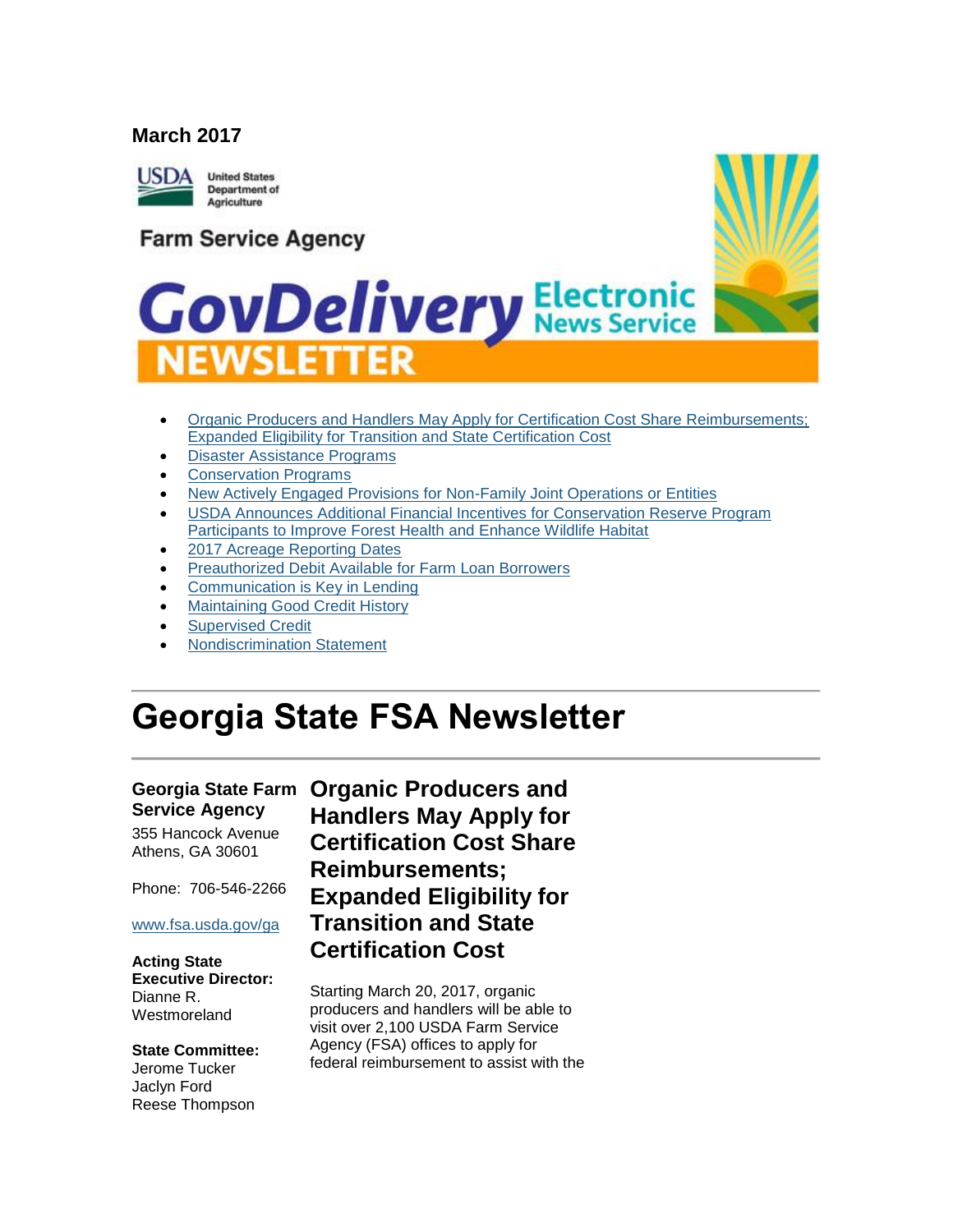William Brim

**Administrative Officer:** Dianne R. Westmoreland

**Farm Loan Chief:** Robert Tyson

**Farm Program Chief:** Brett Martin

**Public Affairs/Outreach:** Neal Leonard

To find contact information for your local office go to [www.fsa.usda.gov/ga](http://www.fsa.usda.gov/ga) cost of receiving and maintaining organic or transitional certification.

USDA reimburses organic producers up to 75 percent of the cost of organic certification, but only about half of the nation's organic operations currently participate in the program. Starting March 20, USDA will provide a uniform, streamlined process for organic producers and handlers to apply for organic cost share assistance either by mail or in person.

USDA is making changes to increase participation in the National Organic Certification Cost Share Program (NOCCSP) and the Agricultural Management Assistance Organic Certification Cost Share Program, and at the same time provide more opportunities for organic producers to access other USDA programs, such as disaster protection and loans for farms, facilities and marketing. Producers can also access information on nonfederal agricultural resources, and get referrals to local experts, including organic agriculture, through USDA's Bridges to Opportunity service at the local FSA County Office.

Historically, many state departments of agriculture have obtained grants to disburse reimbursements to those producers and handlers qualifying for cost share assistance. FSA will continue to partner with states to administer the programs. For states that want to continue to directly administer the programs, applications was due Feb. 17, 2017.

Eligible producers include any certified producers or handlers who have paid organic or transitional certification fees to a [USDA-accredited certifying](https://www.ams.usda.gov/services/organic-certification/certifying-agents) agent. Application fees, inspection costs, fees related to equivalency agreement/ arrangement requirements, travel/per diem for inspectors, user fees, sales assessments and postage are all eligible for a cost share reimbursement from USDA.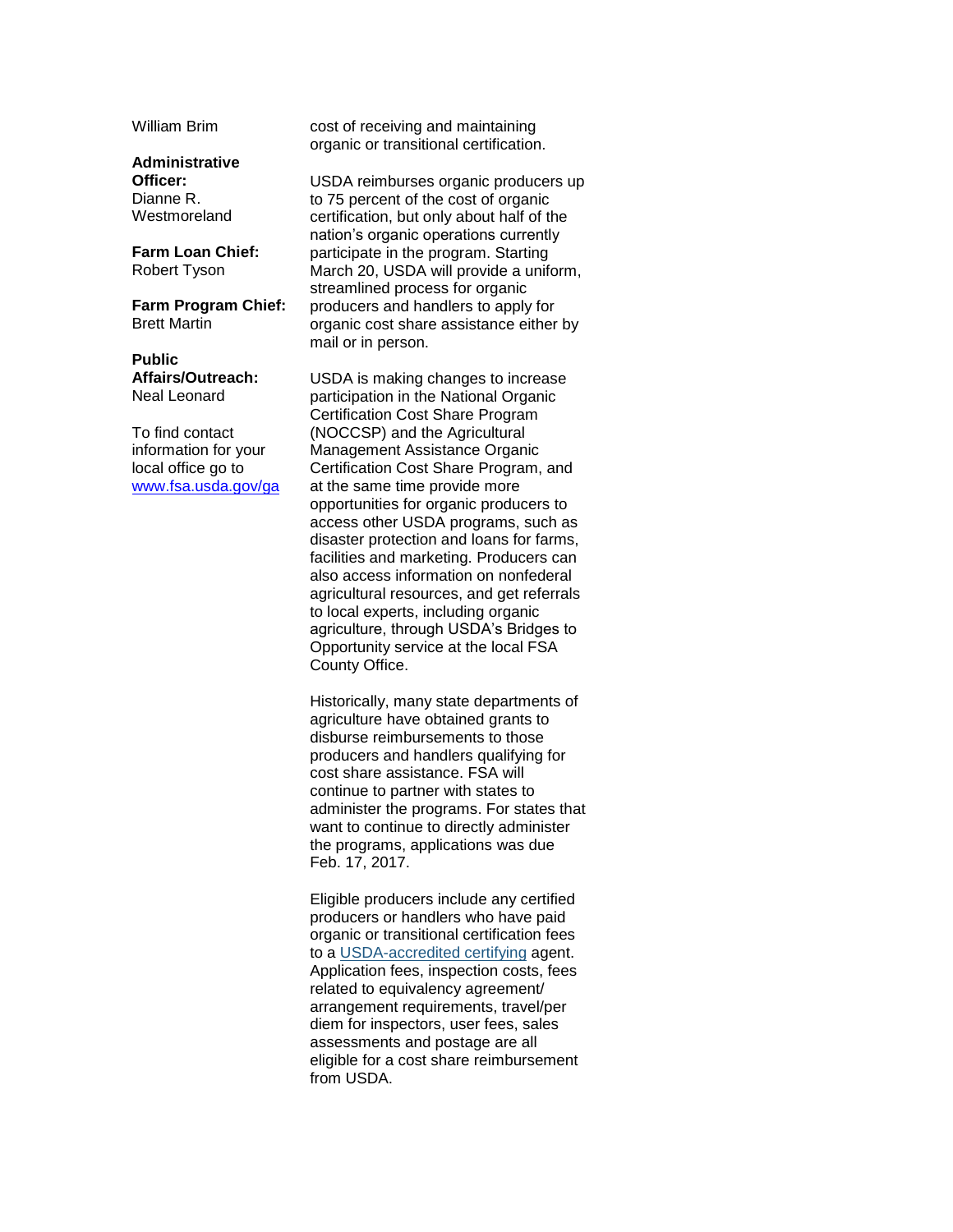Once certified, producers and handlers are eligible to receive reimbursement for up to 75 percent of certification costs each year up to a maximum of \$750 per certification scope—crops, livestock, wild crops and handling. This announcement also adds transitional certification and state organic program fees as additional scopes.

To learn more about organic certification cost share, please visit [www.fsa.usda.gov/organic](https://www.fsa.usda.gov/programs-and-services/outreach-and-education/help-for-organic-farming/index) or contact a local FSA County Office by visiting [http://offices.usda.gov.](https://offices.sc.egov.usda.gov/locator/app)

#### <span id="page-2-0"></span>**Disaster Assistance Programs**

The annual limitation of \$125,000 applies to the Emergency Assistance for Livestock, Honeybees and Farm-Raised Fish Program (ELAP), Livestock Forage Disaster Program (LFP), Livestock Indemnity Program (LIP), Noninsured Crop Disaster Assistance Program (NAP) and Tree Assistance Program (TAP). The total payments received under ELAP, LFP and LIP may not exceed \$125,000. A separate limitation applies to TAP payments.

Payment limitations also apply to Natural Resources Conservation Service (NRCS) programs. Contact your local NRCS office more information.

For more information on FSA payment limitations by program, visit [https://www.fsa.usda.gov/Assets/USDA-FSA-](https://www.fsa.usda.gov/Assets/USDA-FSA-Public/usdafiles/FactSheets/2015/payment_eligibility_payment_limitations.pdf)[Public/usdafiles/FactSheets/2015/payment\\_eligibility\\_payment\\_limitations.pdf.](https://www.fsa.usda.gov/Assets/USDA-FSA-Public/usdafiles/FactSheets/2015/payment_eligibility_payment_limitations.pdf)

#### <span id="page-2-1"></span>**Conservation Programs**

The Conservation Reserve Program (CRP) annual rental payment and incentive payment is limited to \$50,000. CRP contracts approved before Oct. 1, 2008, may exceed the limitation, subject to payment limitation rules in effect on the date of contract approval.

The Emergency Conservation Program (ECP) has an annual limit of \$200,000 per disaster event. The Emergency Forest Restoration Program (EFRP) has an annual limit of \$500,000 per disaster event.

### <span id="page-2-2"></span>**New Actively Engaged Provisions for Non-Family Joint Operations or Entities**

Many Farm Service Agency programs require all program participants, either individuals or legal entities, to be "actively engaged in farming". This means participants provide a significant contribution to the farming operation, whether it is capital, land, equipment, active personal labor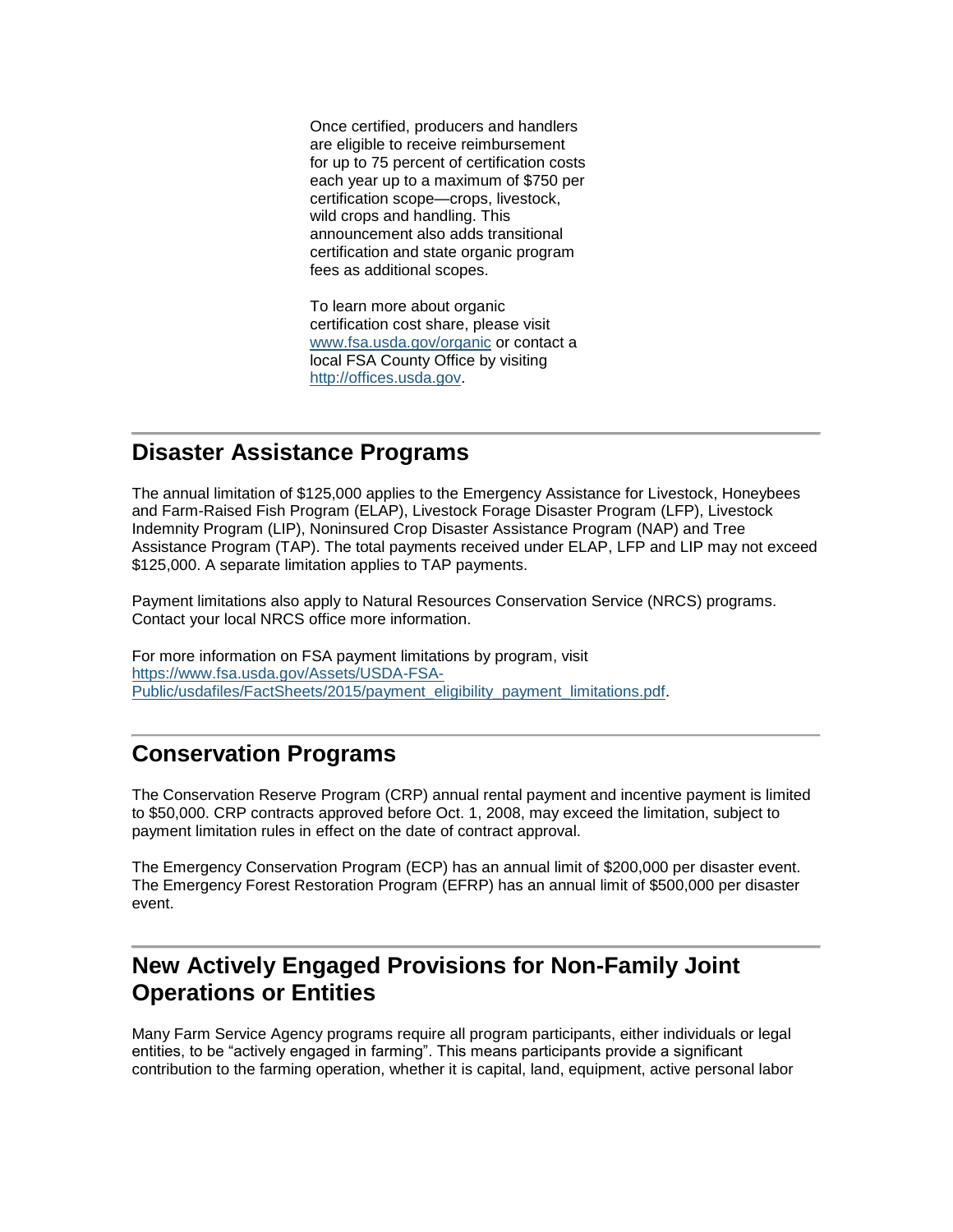and/or management. For entities, each partner, stockholder or member with an ownership interest, must contribute active personal labor and/or management to the operation on a regular basis.

The 2014 Farm Bill established additional payment eligibility provisions relating to the farm management component of meeting "actively engaged in farming". These new provisions apply to joint operations comprised of non-family members or partners, stockholders or persons with an ownership in the farming operation. Effective for 2016 and subsequent crop years, non-family joint operations are afforded to one member that may use a significant contribution of active personal management exclusively to meet the requirements to be determined "actively engaged in farming". The person or member will be defined as the Farm Manager for the purposes of administering these new management provisions.

In some instances, additional persons or members of a non-family member joint operation who meet the definition of Farm Manager may also be allowed to use such a contribution of active personal management to meet the eligibility requirements. However, under no circumstances may the number of Farm Managers in a non-family joint operation exceed a total of three in any given crop and program year.

#### <span id="page-3-0"></span>**USDA Announces Additional Financial Incentives for Conservation Reserve Program Participants to Improve Forest Health and Enhance Wildlife Habitat**

In an effort to improve wildlife habitat and the health of private forest lands, the U.S. Department of Agriculture (USDA) Farm Service Agency (FSA) announced additional incentives available for Conservation Reserve Program (CRP) participants to actively manage forest lands enrolled in the program.

Under the provisions of the 2014 Farm Bill, \$10 million is available nationwide to eligible CRP participants. Those selected will be encouraged to thin, prescribe burn or otherwise manage their forests in order to allow sunlight to reach the forest floor. This will encourage the development of grasses, forbs and legumes, benefitting numerous species including pollinators and grasslanddependent birds such as the northern bobwhite.

Eligibility is limited to landowners and agricultural producers already enrolled in CRP with conservation covers primarily containing trees. Incentive payments, not to exceed 150 percent of the cost to implement a particular customary forestry activity as described, have been established. CRP participants meeting eligibility requirements and interested in making offers to participate should visit their local FSA County Office.

For more information about FSA conservation programs, visit the FSA office at the local USDA service center or go to [www.fsa.usda.gov/conservation.](http://www.fsa.usda.gov/conservation)

#### <span id="page-3-1"></span>**2017 Acreage Reporting Dates**

In order to comply with FSA program eligibility requirements, all producers are encouraged to visit their local County FSA office to file an accurate crop certification report by the applicable deadline.

The following acreage reporting dates are applicable: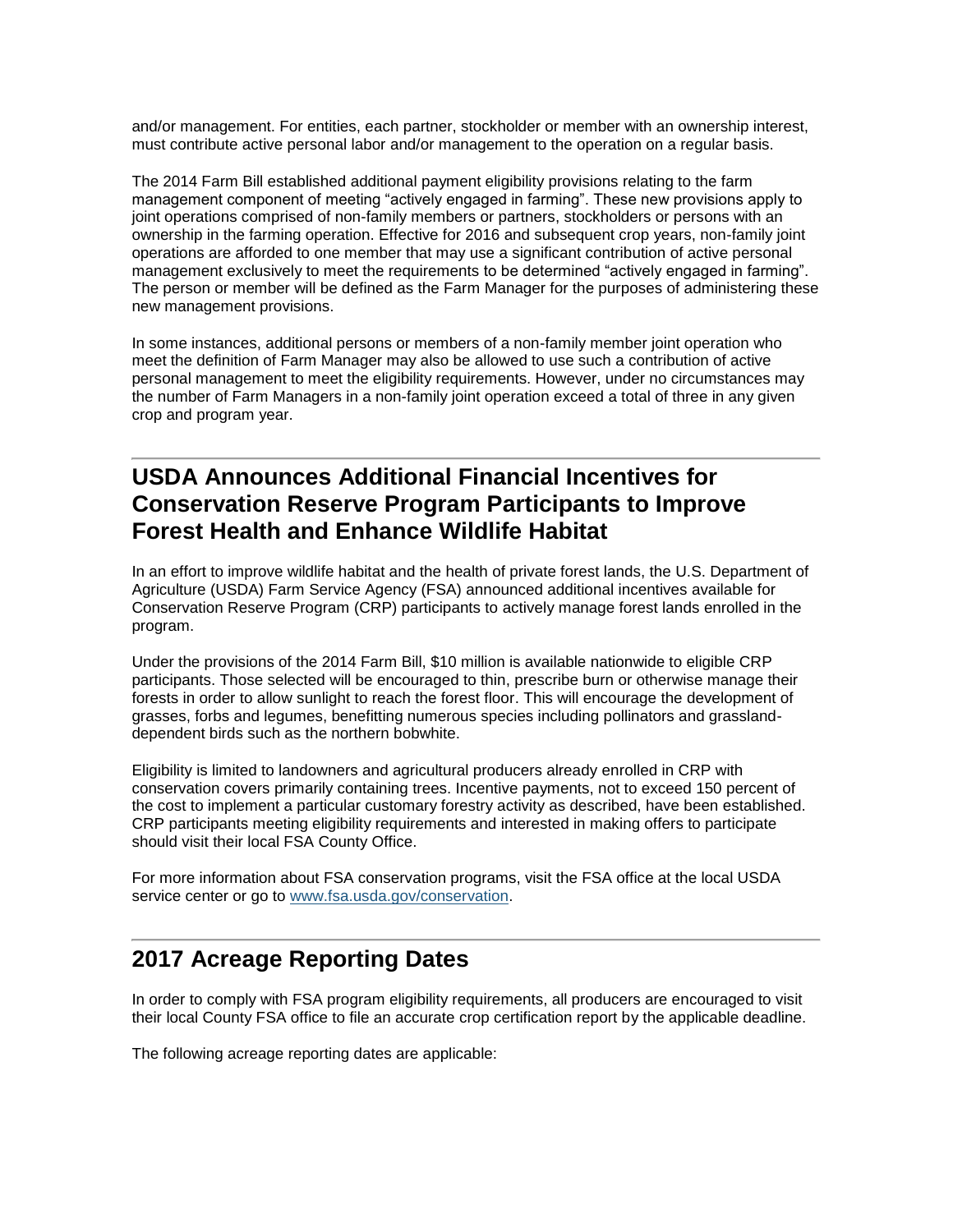March 15, 2017 Cabbage (Planted 10/1-2/20), Onions (Planted 10/21-2/1), Pecans

May 15, 2017 Sweet Corn (Planted 8/26-5/15), Tobacco, Tomatoes (Planted 8/16-4/5)

July 15, 2017 All other Crops

August 15, 2017 Tomatoes (Planted 7/1-8/15)

The following exceptions apply to the above acreage reporting dates:

- If the crop has not been planted by the above acreage reporting date, then the acreage must be reported no later than 15 calendar days after planting is completed.
- If a producer acquires additional acreage after the above acreage reporting date, then the acreage must be reported no later than 30 calendars days after purchase or acquiring the lease. Appropriate documentation must be provided to the county office.
- If a perennial forage crop is reported with the intended use of "cover only," "green manure," "left standing," or "seed," then the acreage must be reported by July 15th. Noninsured Crop Disaster Assistance Program (NAP) policy holders should note that the acreage reporting date for NAP covered crops is the earlier of the dates listed above or 15 calendar days before grazing or harvesting of the crop begins. For questions regarding crop certification and crop loss reports, please contact your local FSA County Office.

#### <span id="page-4-0"></span>**Preauthorized Debit Available for Farm Loan Borrowers**

USDA Farm Service Agency (FSA) has implemented pre-authorized debit (PAD) for Farm Loan Program (FLP) borrowers. PAD is a voluntary and alternative method for making weekly, bi-weekly, monthly, quarterly, semi-annual or annual payments on loans.

PAD payments are pre authorized transactions that allow the National Financial and Accounting Operations Center (NFAOC) to electronically collect loan payments from a customer's account at a financial institution.

PAD may be useful for borrowers who use nonfarm income from regular wages or salary to make payments on loans or adjustment offers or for payments from seasonal produce stands. PAD can only be established for future payments.

To request PAD, customers, along with their financial institution, must fill out form RD 3550-28. This form has no expiration date, but a separate form RD 3550-28 must be completed for each loan to which payments are to be applied. A fillable form can be accessed on the USDA Rural Development (RD) website at [http://www.rd.usda.gov/publications/regulations-guidelines.](http://www.rd.usda.gov/publications/regulations-guidelines) Click forms and search for "Form 3550-28."

If you have a "filter" on the account at your financial institution, you will need to provide the financial institution with the following information: Origination ID: 1220040804, Agency Name: USDA RD DCFO.

PAD is offered by FSA at no cost. Check with your financial institution to discuss any potential cost. Preauthorized debit has no expiration date, but you can cancel at any time by submitting a written request to your local FSA office. If a preauthorized debit agreement receives three payment rejections within a three month period, the preauthorized debt agreement will be cancelled by FSA.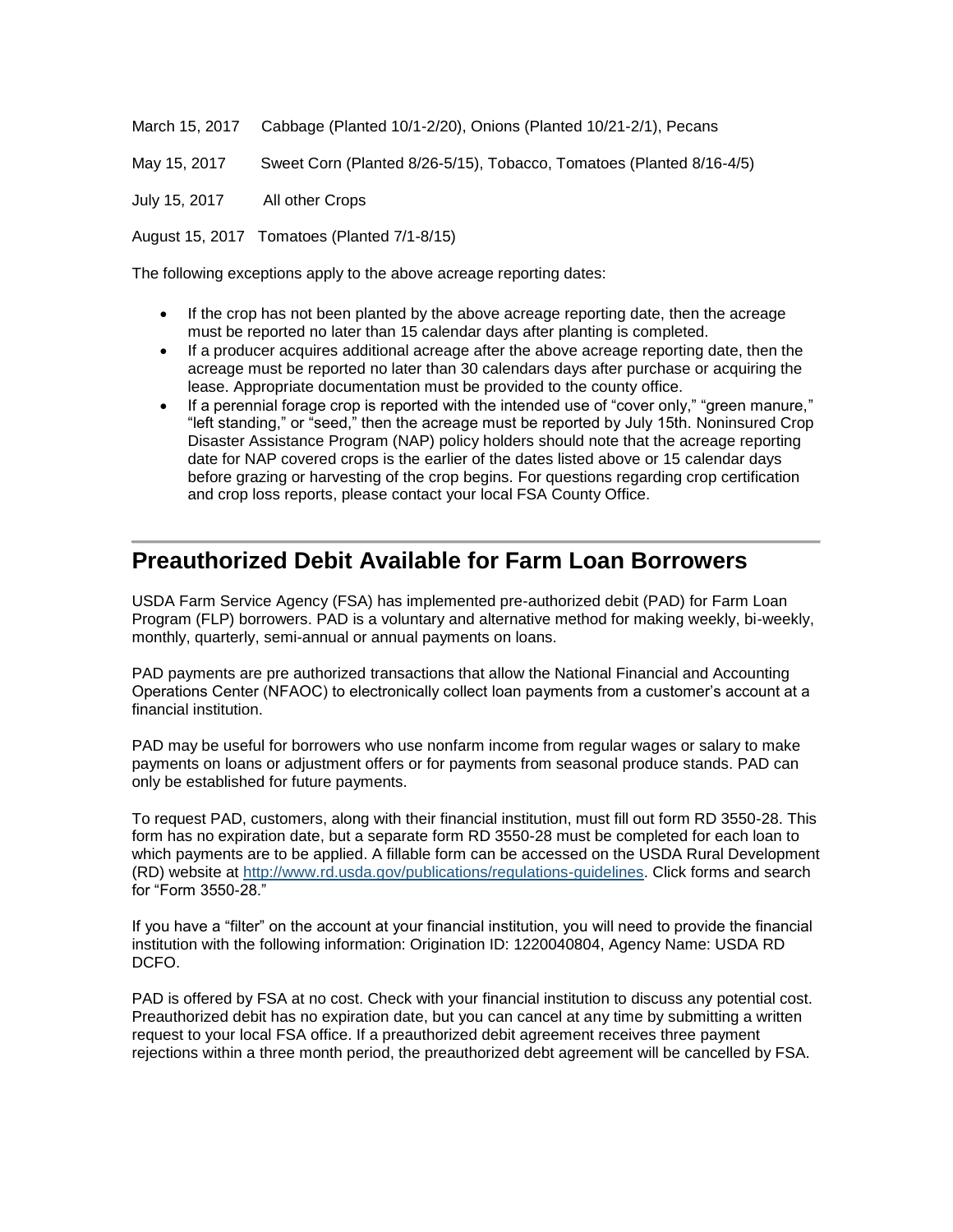The payment amount and due date of your loan is not affected by a cancellation of preauthorized debit. You are responsible to ensure your full payment is made by the due date.

For more information about PAD, contact your local FSA County Office. To find a local FSA County Office, visit [http://offices.usda.gov.](http://offices.usda.gov/)

#### <span id="page-5-0"></span>**Communication is Key in Lending**

Farm Service Agency (FSA) is committed to providing our farm loan borrowers the tools necessary to be a success. A part of ensuring this success is providing guidance and counsel from the loan application process through the borrower's graduation to commercial lending institutions. While it is FSA's commitment to advise borrowers as they identify goals and evaluate progress, it is crucial for borrowers to communicate with their farm loan staff when changes occur. It is the borrower's responsibility to alert FSA to any of the following:

- Any proposed or significant changes in the farming operation;
- Any significant changes to family income or expenses;
- The development of problem situations;
- Any losses or proposed significant changes in security. In addition, if a farm loan borrower cannot make payments to suppliers, other creditors, or FSA on time, contact your farm loan staff immediately to discuss loan servicing options. For more information on FSA farm loan programs, visit [www.fsa.usda.gov.](http://www.fsa.usda.gov/)

#### <span id="page-5-1"></span>**Maintaining Good Credit History**

Farm Service Agency (FSA) Farm Loan programs require that applicants have a satisfactory credit history. A credit report is requested for all FSA direct farm loan applicants. These reports are reviewed to verify outstanding debts, if bills are paid timely and to determine the impact on cash flow.

Information found on a customer's credit report is strictly confidential and is used only as an aid in conducting FSA business.

Our farm loan staff will discuss options with you if you have an unfavorable credit report and will provide a copy of your report. If you dispute the accuracy of the information on the credit report, it is up to you to contact the issuing credit report company to resolve any errors or inaccuracies.

There are multiple ways to remedy an unfavorable credit score.

- Make sure to pay bills on time. Setting up automatic payments or automated reminders can be an effective way to remember payment due dates.
- Pay down existing debt.
- Keep your credit card balances low.
- Avoid suddenly opening or closing existing credit accounts. FSA's farm loan staff will guide you through the process, which may require you to reapply for a loan after improving or correcting your credit report. For more information on FSA farm loan programs, visit [www.fsa.usda.gov.](http://www.fsa.usda.gov/)